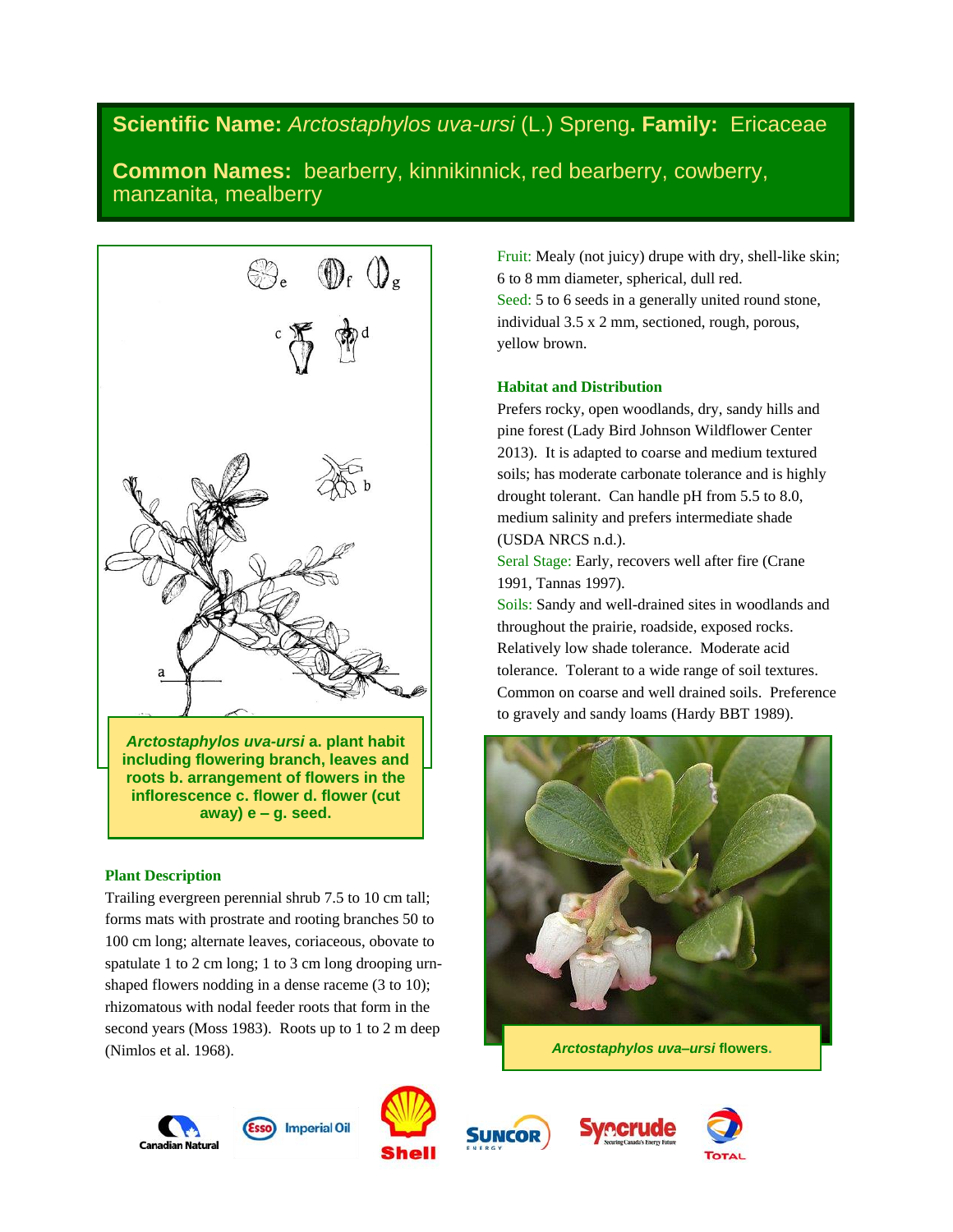Drought tolerant and moderate tolerance to salinity, prefers pH ranges between 5.5 to 8 (Gerling et al. 1996, USDA NRCS n.d.).

Distribution: Widespread across Alberta, circumpolar. Alaska, Yukon, southwestern District of Mackenzie to Hudson Bay, Newfoundland south to California, New Mexico, South Dakota, North Dakota, Minnesota, Great Lakes, Virginia (Moss 1983).



*Arctostaphylos uva–ursi* **plant in its natural habitat.**

#### **Phenology**

Flowers from April to June. Fruit ripens from June through September. Seeds are dispersed over the winter, August to March (Crane 1991).

### **Pollination**

Hummingbirds occasionally take nectar from *Arctostaphylos uva-ursi* (Pojar 1975). It is also crosspollinated by bees and can self-pollinate (Knuth 1909).

#### **Genetics**

2n=26, 39, 52, 78 (Moss 1983).

#### **Symbiosis**

Both endotrophic tolypophagous mycorrhiza as well as ectotrophic *Cenococcum graniforme* occur in the wild and in plots (Gawlowska 1969). *Arctostaphylos uva-ursi* is also a host of the root endophytic fungus *Phialocephala fortinii* (Addy et al. 2000, Stoyke and Currah 1991). Arbutoid mycorrhizal inoculations

**Canadian Natura** 







(*Laccaria laccata)* increase root growth in hardwood cuttings (Scagel 2004). Host to *Melampsorella caryophyllacaerum* (Crane 1991).

#### **Seed Processing**

Collection: Low bushes make collection relatively difficult. Harvest by hand or using drop sheets or berry scoops.

Seed Weight: 6.31 g/1,000 seeds.

Fruit/Seed Volume: 1,694 fruit/L average

(10,164 seeds/L fruit).

Fruit/Seed Weight: 3,720 fruit/kg average (22,320 seeds/kg fruit).

Average Seeds/fruit: 6 seeds/fruit.

Harvest Dates: Late August or September when fruit are bright red.

Cleaning: Mash fruit in a sieve or macerate with a blunt blender. Suspend residue in water, allowing seeds to settle. Decant water and chaff. Repeat as needed. Allow seeds to dry at room temperature in a moving air stream.

Storage Behaviour: Uncertain (Royal Botanic Gardens Kew 2008).

Storage: Store dry at cool temperatures.

Longevity: Seed can be stored up to 20 years at cool temperatures (Luna et al. 2008).



**Ripe fruit of** *Arctostaphylos uva-ursi.*



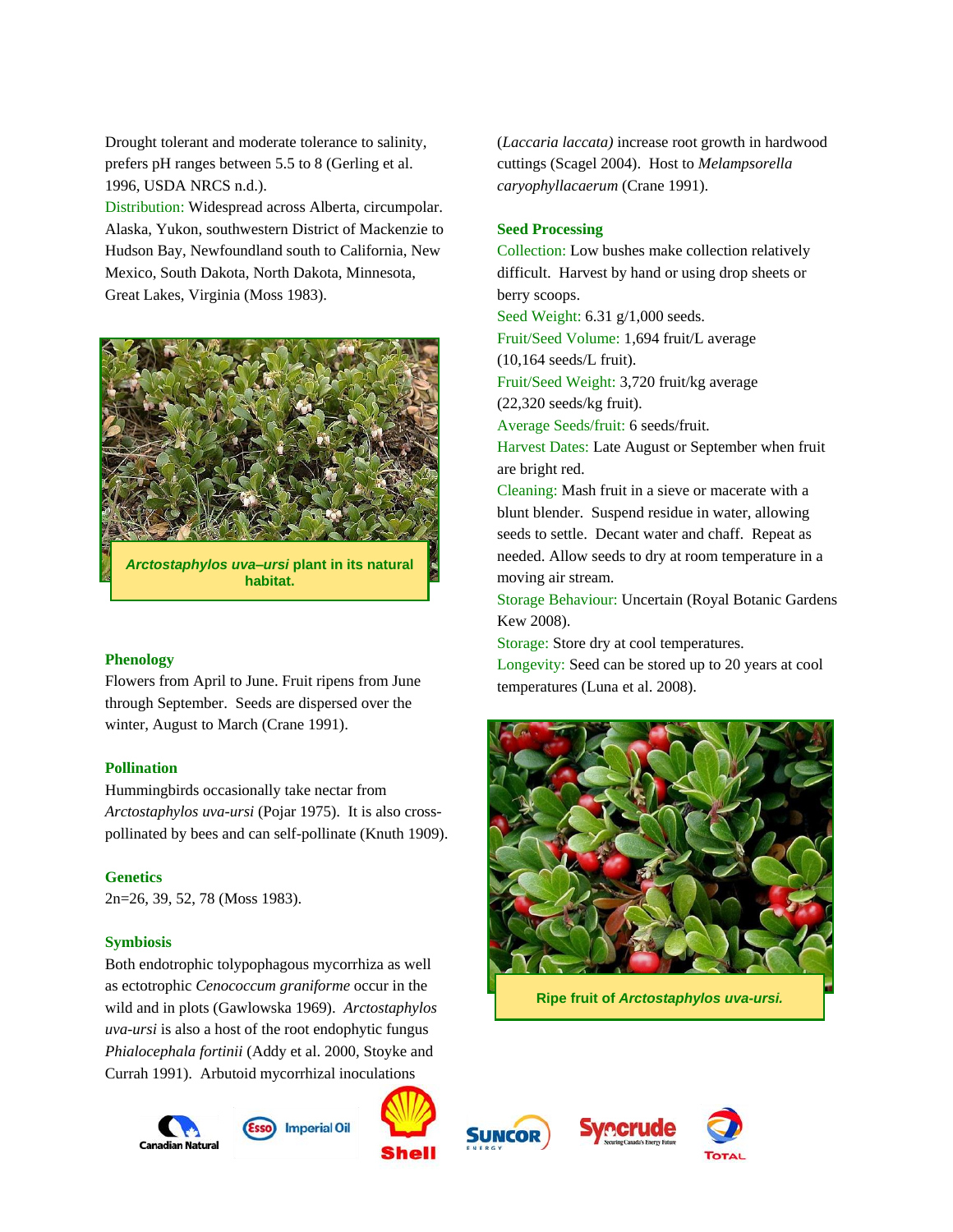#### **Propagation**

Natural Regeneration: Seedlings recruit into adult clones (Eriksson 1989). Adventitious roots from the rhizomes or stolons form in the second year and latent buds (often many aggregated into a nodule-like structure) on horizontal stems allow plants to re-sprout especially in response to disturbances (Crane 1991). Germination: 1% after two years, field emergence is better than *in vitro* germination (Smreciu et al. 2008). McLean (1967) obtained 34% germination after seed had been moistened and scarified in concentrated sulphuric acid for seven hours, kept at room temperature for 90 days, and finally, stratified at 1°C for 90 days.

Up to 60% germination was obtained using a combination of acid scarification (3 to 5 hours), cold stratification (3 to 4 months) and warm stratification (2 to 3 months) with seeds from north-eastern Alberta (Smreciu et al. 2006).

Optimal temperature for seed germination was found to be 10°C to 21°C depending on where the seed was collected (Baskin and Baskin 2001).

Pre-treatment: 1 hour in 5% sulphuric acid followed by 30 days cold stratification (Wood pers. comm.). Acid scarification from 3 to 6 hours followed by warm stratification (20 to 30ºC) of 60 to 120 days followed by 60 to 90 days cold stratification at 5ºC (Baskin and Baskin 2001, Smreciu et al. 2008, Young and Young 1992). This is supported by King (1980).

Direct Seeding: In an oil sands reclamation area in Fort McMurray, Smreciu et al. (2008) obtained 1% emergence after two years to 5% emergence after four years, seedlings are healthy and continue to thrive. Less than 1% emergence of seedlings from direct sowing of fruit was observed.

Seed Rate: 100 seeds/m², 25 fruit/m². Planting Density: 700 to 4,400 plants/ha (USDA NRCS n.d.).

Vegetative Propagation: 80% rooting in 6 weeks was observed with semi-hardwood stem cuttings (10 to 20 cm) taken in May and treated with Stim–root  $3^{\circledast}$ and placed on a mist bench under ambient greenhouse conditions (Smreciu et al. 2008). Hardwood cuttings

and softwood cuttings 10 cm long initiate roots after approximately six weeks (Holloway and Zasada 1979). Herbaceous cuttings with hormone treatments were successful 93% of the time in Poland (Gawlowska 1969).

Greenhouse Timeline: 20 weeks in greenhouse prior to out-planting. Seedlings can be stored frozen overwinter for planting the following spring to fall (Wood pers. comm.).



**comprised of approx. 6 seeds (left) and individual seeds (right). Seed 3.5 x 2 mm**

# **Aboriginal/Food Uses**

Food: Cooked in lard, pounded and mixed with other foods or boiled and then fried in grease and sugar added (Marles et al. 2000). Dried berries can be ground and cooked into a porridge or can be popped when fried in grease (Northern Bushcraft n.d.). High in vitamin C and carbohydrates (Gray 2011, Royer and Dickinson 1996).

Not very good when eaten raw (mealy, insipid, tasteless) but quite nourishing (Droppo 1987, Northern Bushcraft n.d.). Flavour may vary by location (Turner 1997).

Medicinal: Fruits can relieve childhood diarrhoea; leaves can treat kidney and urinary tract disease (Royer and Dickinson 1996); roots can treat coughs and slows menstrual flow; stems can help prevent miscarriages (Marles et al. 2000); a tea made from

recrude











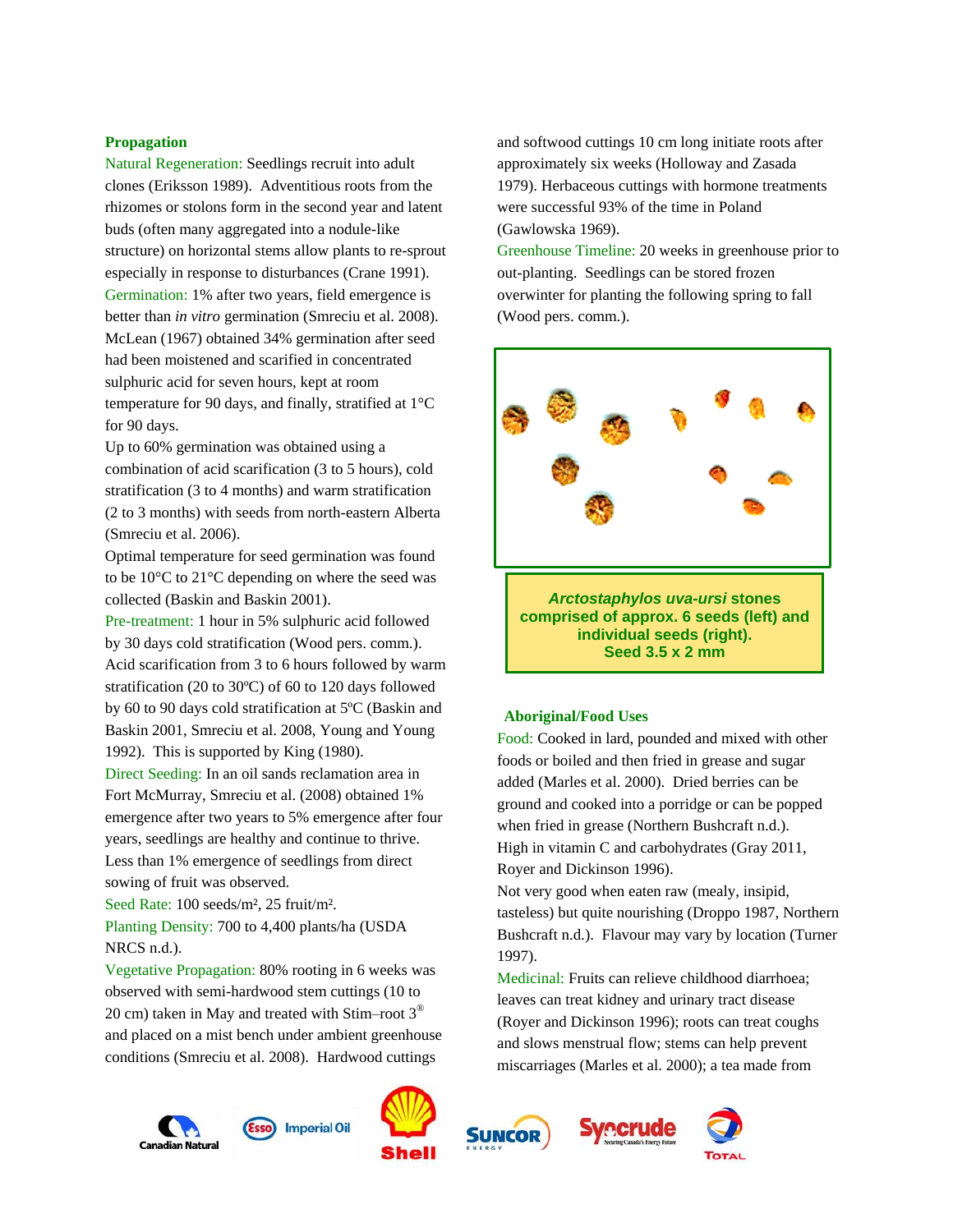leaves was used as an astringent and diuretic (Royer and Dickinson 1996). The Cheyenne used as a poultice for back pain (Hart 1992).

A main constituent of bearberry is arbutin which acts as an antibacterial in the genitourinary tract (Gray 2011).

Other: Also used as a tobacco additive, extender or substitute (Marles et al. 2000, Royer and Dickinson 1996, Turner 1997). The tannins in the leaves create an ash-coloured dye that can be used for tanning hides (Gray 2011).

# **Wildlife/Forage Usage**

Wildlife: Songbirds, game birds, deer, elk and small mammals eat the fruit. The fruit are especially important to black and grizzly bear in the early spring. Gray (2011) reports that bearberries have a numbing/paralyzing effect on the intestine. Many birds including ptarmigan and grouse eat the berries (CYSIP: Botany n.d.). Terrestrial birds and small mammals make moderate use of this pant for cover. Is also attractive to hummingbirds and butterflies (Crane 1991).

Livestock: Unpalatable to domestic livestock (Crane 1991).

Grazing Response: Tolerant to browsing; vigour and reproductive capacity are maintained (Tannas 1997).

## **Reclamation Potential**

High drought tolerance, high winter hardiness, high persistence, and often found as a pioneer on disturbed sites (Hardy BBT 1989).

*Arctostaphylos uva-ursi* is recommended for revegetation projects on moist to dry sites in montane and boreal regions of Alberta. Very useful for erosion control because of formation of trailing mats.

Adaptable to soils low in nutrients. Excellent ground cover species used for watershed protection to prevent erosion and maximize the soil moisture absorption capacity (Tannas 1997).

Because of its moderate growth rate, bearberry is best suited as a long-term re-vegetative species (Crane 1991).

Uses intensive branching to adapt to soil toxicity and can spread roots to deeper less contaminated soils for improved growth (Salemaa and Sievänen 2002).

# **Commercial Resources**

Availability: Available commercially in seed and plant form in Alberta and elsewhere.

Seeds have been collected by the Oil Sands Vegetation Cooperative for use in the Athabasca oil sands region. Cultivars: Several horticultural cultivars are commercially available but none are suited for reclamation.

Uses: Used as a diuretic herbal treatment. Prolonged use may cause stomach and liver problems (Northern Bushcraft n.d.).

It is also a popular ornamental ground cover for landscaping.

#### **Notes**

*Arctostaphylos uva-ursi* is listed as 94% intact (less occurrences than expected) in the Alberta oil sands region (Alberta Biodiversity Monitoring Institute 2014).

Bearberry increases in number following moderate disturbance. Its re-sprouting capacity is a rapid recovery mechanism after disturbances such as burning and cutting. Latent buds on the horizontal stems and dormant buds on the stem base allow sprouting of surviving plants or rooted stems (Crane 1991). Furthermore, its capacity to survive fire acts as a natural firebreak as it stops fire from spreading thus protecting the trees and shrubs around it (del Barrio et al. 1999).

This species listed as endangered in Illinois and Iowa, rare in Indiana and presumed extirpated in Ohio and Pennsylvania (USDA NCRS n.d.).

Kinnikinnick is a regulated plant and plant part for entering Canada by the CFIA due to its ability to carry Sudden Oak Death (*Phytophthora ramorum*) (CFIA 2009).

The fungus associated with witch's broom alternates between spruce and bearberry (Gray 2011).

**Syncrude** 









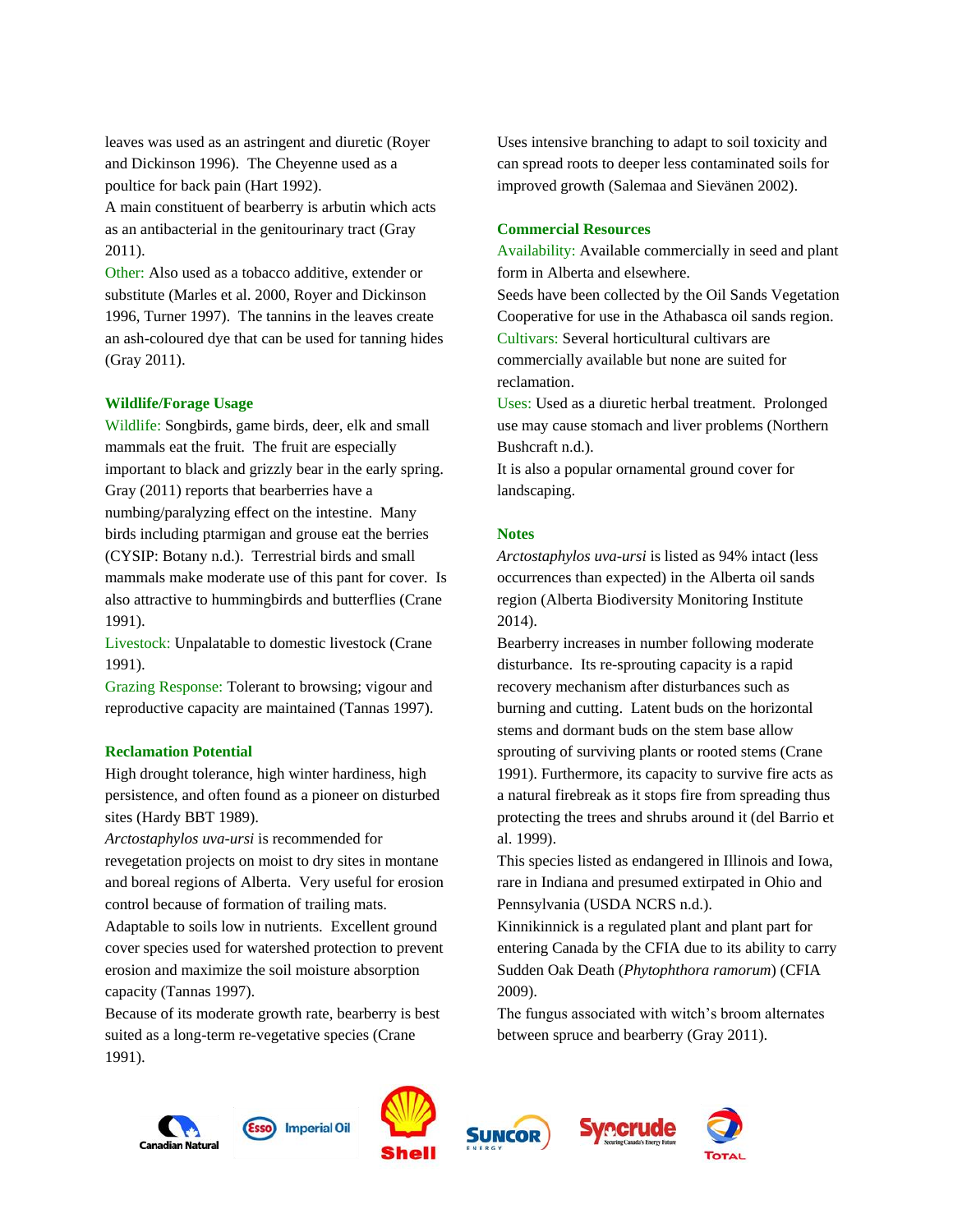# **Photo Credits**

Photos 1 and 2: Glen Lee, Regina, Saskatchewan. Photo 3: Sten Porse [http://commons.wikimedia.org/wiki/Image:Arctostaph](http://commons.wikimedia.org/wiki/Image:Arctostaphylos-uva-ursi.JPG) [ylos-uva-ursi.JPG](http://commons.wikimedia.org/wiki/Image:Arctostaphylos-uva-ursi.JPG)

Photo 4: Wild Rose Consulting, Inc. Edmonton. Line Diagram: John Maywood, used by permission of Bruce Peel Special Collections, University of Alberta.

#### **References**

Addy, H.D., S. Hambleton and R.S. Currah, 2000. Distribution and molecular characterization of the root endophyte *Phialocephala fotinii* along an environmental gradient in the boreal forest of Alberta. Mycological Research 104(10): 1213-1221.

Alberta Biodiversity Monitoring Institute, 2014. The status of biodiversity in the oil sands region of Alberta. Alberta Biodiversity Monitoring Institute, Edmonton, Alberta. 47 pp.

[http://www.abmi.ca/FileDownloadServlet?filename=T](http://www.abmi.ca/FileDownloadServlet?filename=The%20Status%20of%20Biodiversity%20in%20the%20Oil%20Sands%20Region%20of%20Alberta_2014_Supplemental%20Report.docx&dir=REPORTS_UPLOAD) [he%20Status%20of%20Biodiversity%20in%20the%2](http://www.abmi.ca/FileDownloadServlet?filename=The%20Status%20of%20Biodiversity%20in%20the%20Oil%20Sands%20Region%20of%20Alberta_2014_Supplemental%20Report.docx&dir=REPORTS_UPLOAD) [0Oil%20Sands%20Region%20of%20Alberta\\_2014\\_S](http://www.abmi.ca/FileDownloadServlet?filename=The%20Status%20of%20Biodiversity%20in%20the%20Oil%20Sands%20Region%20of%20Alberta_2014_Supplemental%20Report.docx&dir=REPORTS_UPLOAD) [upplemental%20Report.docx&dir=REPORTS\\_UPLO](http://www.abmi.ca/FileDownloadServlet?filename=The%20Status%20of%20Biodiversity%20in%20the%20Oil%20Sands%20Region%20of%20Alberta_2014_Supplemental%20Report.docx&dir=REPORTS_UPLOAD) [AD](http://www.abmi.ca/FileDownloadServlet?filename=The%20Status%20of%20Biodiversity%20in%20the%20Oil%20Sands%20Region%20of%20Alberta_2014_Supplemental%20Report.docx&dir=REPORTS_UPLOAD) [Last accessed June 16, 2014].

Baskin, C.C. and J.M. Baskin, 2001. Seeds – Ecology, Biogeography, and Evolution of Dormancy and Germination. Academic Press, San Diego, California, USA.

CFIA (Canadian Food Inspection Agency), 2009. List of plants regulated for *Phytophthora ramorum* (sudden oak death).

[http://www.inspection.gc.ca/english/plaveg/protect/dir](http://www.inspection.gc.ca/english/plaveg/protect/dir/sodspe.shtml) [/sodspe.shtml](http://www.inspection.gc.ca/english/plaveg/protect/dir/sodspe.shtml) [Last accessed July 17, 2013].

Crane, M.F., 1991. *Arctostaphylos uva-ursi*. IN: Fischer, W.C. (compiler). The fire effects information system. United States Department of Agriculture, Forest Service, Intermountain Research Station, Intermountain Fire Sciences Laboratory, Missoula, Montana.

[http://www.fs.fed.us/database/feis/plants/shrub/arcuva/](http://www.fs.fed.us/database/feis/plants/shrub/arcuva/introductory.html) [introductory.html](http://www.fs.fed.us/database/feis/plants/shrub/arcuva/introductory.html) [Last accessed July 17, 2013].

CYSIP: Botany, n.d. *Arctostaphylos uva-ursi: Kinnikinick*. IN: Central Yukon Species Inventory Project. [http://www.flora.dempstercountry.org/0.Site.Folder/Sp](http://www.flora.dempstercountry.org/0.Site.Folder/Species.Program/Species.php?species_id=Arcto.uva) [ecies.Program/Species.php?species\\_id=Arcto.uva](http://www.flora.dempstercountry.org/0.Site.Folder/Species.Program/Species.php?species_id=Arcto.uva)  [Last accessed October 8, 2013].

Del Barrio, J., E. Luis-Calabuig and R. Tárrega, 1999. Vegetative response of *Arctostaphylos uva-ursi* to experimental cutting and burning. Plant Ecology 145: 191-195.

Droppo, O., 1987. *A. uva-ursi* (L.) Spreng. Bearberry / Kinnikinnick. IN: A Field Guide to Alberta Berries. Calgary Field Naturalists' Society, Calgary, Alberta. pp. 26-27.

Eriksson, O., 1989. Seedling dynamics and life histories in clonal plants. Oikos 55: 231-238.

Gerling, H.S., M. Willoughby, A.Schoepf, K. Tannas and C. Tannas, 1996. A guide to using native plants on disturbed lands. Alberta Agriculture, Food and Rural Development and Alberta Environmental Protection, Edmonton, Alberta. 247 pp.

Gawlowska, J., 1969. Seminatural cultivation of economically important plant species growing in the wild state. Biological Conservation 1: 151-155.

Gray, B., 2011. Bearberry *Arctostaphylos uva-ursi*. IN: The Boreal Herbal: Wild Food and Medicine Plants of the North. Aroma Borealis Press, Whitehorse, Yukon. pp. 51-54.

Hardy BBT Limited, 1989. Manual of plant species suitability for reclamation in Alberta - 2ndEdition. Alberta Land Conservation and Reclamation Council Report No. RRTAC 89-4. 436 pp.

**Svecrude** 









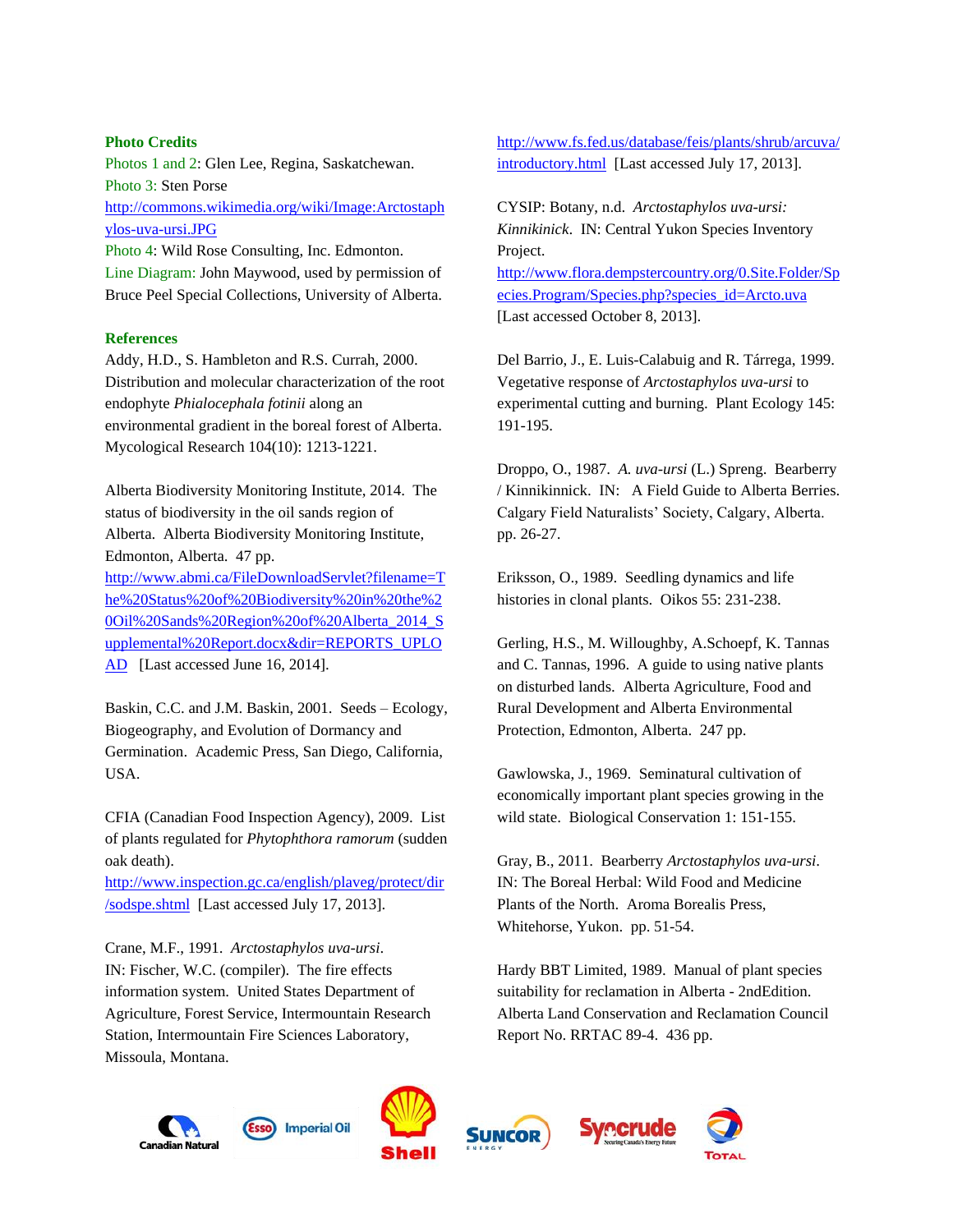[http://hdl.handle.net/10402/era.22605.](http://hdl.handle.net/10402/era.22605) [Last accessed May 15, 2013].

Hart, J., 1992. Montana native plants and early peoples. Montana Historical Society Press, Helena, Montana. 152 pp.

Holloway, P. and J. Zasada, 1979. Vegetative propagation of eleven common Alaska woody plants. Pacific Northwest Forest and Range Experiment Station, United States Department of Agriculture, Forest Service, Portland, Oregon. 12 pp.

King, P.J. 1980. Review of seed pretreatments required for germination of candidate native tree and shrub species in the Eastern slopes of the Rocky Mountains and foothills of Alberta. Alberta Energy and Natural Resources, Alberta Forest Service, Edmonton, Alberta. ENR Report Number 154. 56 pp.

Knuth, P., 1909. Handbook of flower pollination. Volume III. At the Clarendon Press, Oxford, UK. 644 pp.

Lady Bird Johnson Wildflower Center, 2013. *Arctostaphylos uva-ursi* (L.) Spreng. Native Plant Database. University of Texas at Austin, Austin, Texas.

[http://wildflower.org/plants/result.php?id\\_plant=ARU](http://wildflower.org/plants/result.php?id_plant=ARUV) [V](http://wildflower.org/plants/result.php?id_plant=ARUV) [Last accessed July 17, 2013].

Luna, B., B. Pérez, B. Céspedes and J. M. Moreno, 2008. Effect of cold exposure on seed germination of 58 plant species comprising several functional groups from a mid-mountain Mediterranean area. Ecoscience 15(4): 478-484 pp.

Marles, R.J., C. Clavelle, L. Monteleone, N. Tays and D. Burns, 2000. Aboriginal Plant Use in Canada's northwest Boreal Forest. Natural Resources Canada and Canadian Forest Service. UBC Press, Vancouver, British Columbia. 368 pp.

McLean, A., 1967. Germination of Forest Range Species from British Columbia. Journal of Range Management 20: 321-322.

Moss, E.H., 1983. Flora of Alberta. A manual of flowering plants, conifers, ferns, and fern allies found growing without cultivation in the province of Alberta, Canada. 2nd edition. University of Toronto Press, Toronto Ontario. p. 441.

Nimlos, T.J., W.P. Van Meter and L.A. Daniels, 1968. Rooting patterns of forest understory species as determined by radioiodine absorption. Ecology 49(6): 1145-1151.

Northern Bushcraft n.d. Bearberry Kinnikinnick *Arctostaphylos spp.*. IN: Edible Berries of Alberta – Northern Bushcraft – [http://northernbushcraft.com/topic.php?name=bearberr](http://northernbushcraft.com/topic.php?name=bearberry®ion=ab&ctgy=edible_berries) [y&region=ab&ctgy=edible\\_berries](http://northernbushcraft.com/topic.php?name=bearberry®ion=ab&ctgy=edible_berries) [Last accessed January 6, 2014].

Pojar, J. 1975. Hummingbird flowers of British Columbia. Syesis 8: 25-28.

Royal Botanic Gardens Kew, 2008. *Arctostaphylos uva-ursi* (L.) Spreng. Seed Information Database. [http://data.kew.org/sid/SidServlet?ID=2145&Num=rv](http://data.kew.org/sid/SidServlet?ID=2145&Num=rvc) [c](http://data.kew.org/sid/SidServlet?ID=2145&Num=rvc) [Last accessed June 14, 2013].

Royer, F. and R. Dickinson, 1996. Bearberry, Kinnickinnick *Arctostaphylos uva-ursi* (L.) Spreng. IN: Wild Flowers of Edmonton and Central Alberta. The University of Alberta Press, Edmonton, Alberta. p. 45.

Salemaa M. and R. Sievänen, 2002. The effect of apical dominance on the branching architecture of *Arctostaphylos uva-ursi* in four contrasting environments. Flora –Morphology, Distribution, functional Ecology of Plants 197: 429-442.